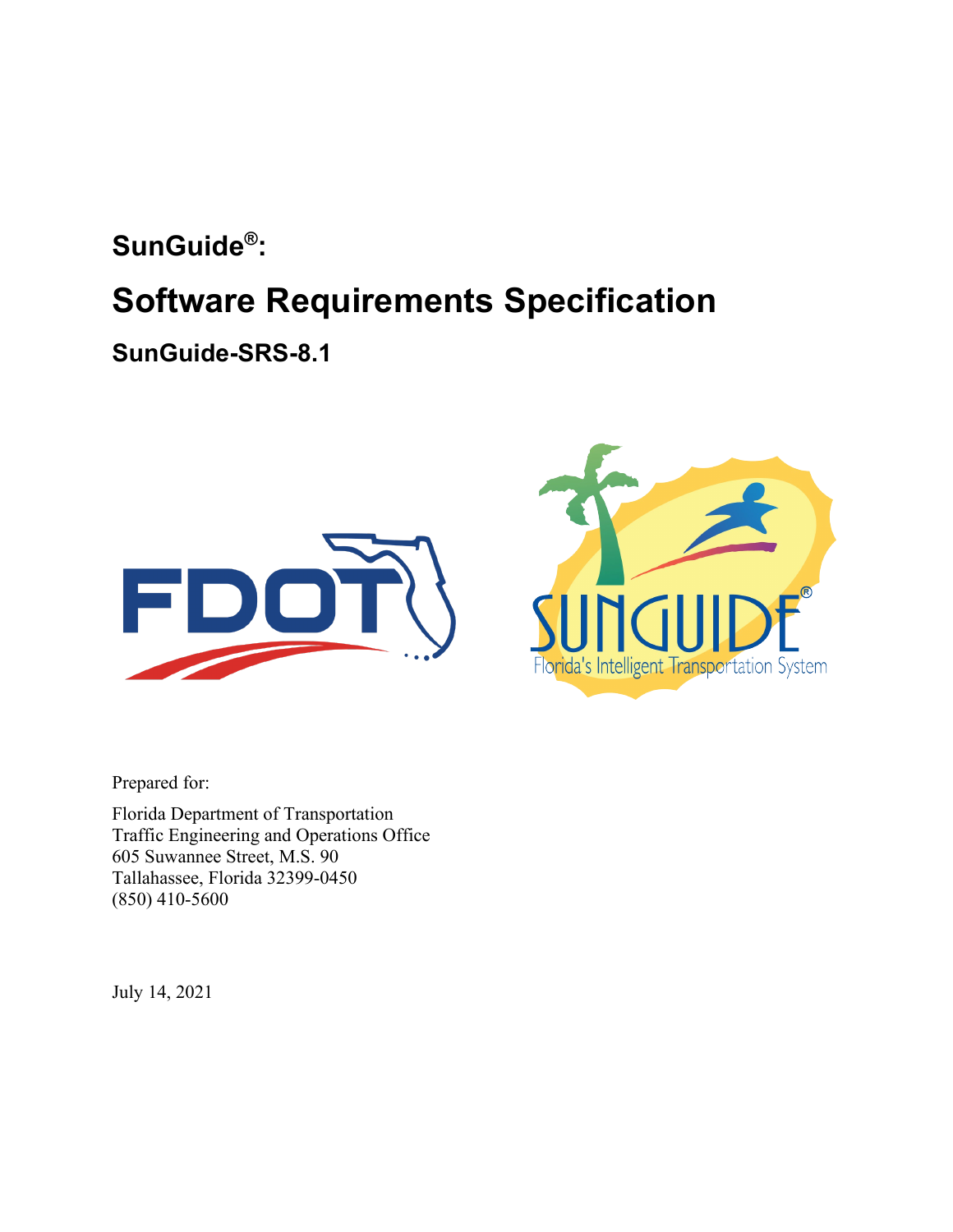| SunGuide SRS 8.1<br>File Name:<br>File Location:<br>SunGuide CM Repository<br><b>Initial</b><br><b>Name</b><br>Date<br>Lynne Randolph, SwRI<br>LAR<br>12/01/03<br>Created By:<br>Robert Heller, SwRI<br><b>RWH</b><br>12/01/03<br>Reviewed By:<br>Steve Dellenback, SwRI<br>12/15/03<br><b>SWD</b><br>12/22/03<br>Stephen Novosad SwRI<br><b>SEN</b><br>Steve Dellenback, SwRI<br><b>SWD</b><br>01/27/04<br>01/27/04<br>Stephen Novosad SwRI<br><b>SEN</b><br>Steve Dellenback, SwRI<br>03/10/04<br><b>SWD</b><br>03/11/04<br>Stephen Novosad SwRI<br><b>SEN</b><br>Robert Heller, SwRI<br>04/02/04<br><b>RWH</b><br>Stephen Novosad SwRI<br><b>SEN</b><br>04/05/04<br>08/27/04<br>Steve Dellenback, SwRI<br><b>SWD</b><br>10/28/04<br>Steve Dellenback, SwRI<br><b>SWD</b><br>10/28/04<br>Stephen Novosad SwRI<br><b>SEN</b><br>Steve Dellenback, SwRI<br>4/19/05<br><b>SWD</b><br>4/25/05<br>Stephen Novosad SwRI<br><b>SEN</b><br>9/12/05<br>Steve Dellenback, SwRI<br><b>SWD</b><br>4/12/06<br>Steve Dellenback, SwRI<br><b>SWD</b><br>11/17/06<br>Steve Dellenback, SwRI<br><b>SWD</b><br>12/04/06<br>Steve Dellenback, SwRI<br><b>SWD</b><br>04/25/07<br>Steve Dellenback, SwRI<br><b>SWD</b><br>Steve Dellenback, SwRI<br><b>SWD</b><br>05/29/07<br>12/16/07<br>Steve Dellenback, SwRI<br><b>SWD</b><br>2/20/12<br>Robert Heller, SwRI<br><b>RWH</b><br>01/24/04<br>Lynne Randolph, SwRI<br>LAR<br>Modified By:<br>LAR<br>03/09/04<br>Lynne Randolph, SwRI<br>LAR<br>04/01/04<br>Lynne Randolph, SwRI<br>LAR<br>08/27/04<br>Lynne Randolph, SwRI<br>10/28/04<br>Lynne Randolph, SwRI<br>LAR<br>Lynne Randolph, SwRI<br>LAR<br>4/18/05<br>LAR<br>Lynne Randolph, SwRI<br>9/12/05<br>4/12/06<br>Lynne Randolph, SwRI<br>LAR<br>Meredith Moczygemba, SwRI<br><b>MRM</b><br>11/17/06<br>11/27/06<br>Steve Dellenback, SwRI<br><b>SWD</b><br>12/04/06<br>Meredith Moczygemba, SwRI<br><b>MRM</b><br>Meredith Moczygemba, SwRI<br><b>MRM</b><br>04/25/07<br>Meredith Moczygemba, SwRI<br><b>MRM</b><br>05/29/07<br>Meredith Moczygemba, SwRI<br><b>MRM</b><br>12/19/07<br>Meredith Moczygemba, SwRI<br><b>MRM</b><br>02/22/08<br>Uma Goring, SwRI<br><b>UMG</b><br>01/22/2010<br>Uma Goring, SwRI<br><b>UMG</b><br>03/05/2010<br>Adam Clauss, SwRI<br><b>ASC</b><br>04/02/2010 | <b>Document Control Panel</b> |                  |            |            |  |
|---------------------------------------------------------------------------------------------------------------------------------------------------------------------------------------------------------------------------------------------------------------------------------------------------------------------------------------------------------------------------------------------------------------------------------------------------------------------------------------------------------------------------------------------------------------------------------------------------------------------------------------------------------------------------------------------------------------------------------------------------------------------------------------------------------------------------------------------------------------------------------------------------------------------------------------------------------------------------------------------------------------------------------------------------------------------------------------------------------------------------------------------------------------------------------------------------------------------------------------------------------------------------------------------------------------------------------------------------------------------------------------------------------------------------------------------------------------------------------------------------------------------------------------------------------------------------------------------------------------------------------------------------------------------------------------------------------------------------------------------------------------------------------------------------------------------------------------------------------------------------------------------------------------------------------------------------------------------------------------------------------------------------------------------------------------------------------------------------------------------------------------------------------------------------------------------------------------------------------------------------------------------------------|-------------------------------|------------------|------------|------------|--|
|                                                                                                                                                                                                                                                                                                                                                                                                                                                                                                                                                                                                                                                                                                                                                                                                                                                                                                                                                                                                                                                                                                                                                                                                                                                                                                                                                                                                                                                                                                                                                                                                                                                                                                                                                                                                                                                                                                                                                                                                                                                                                                                                                                                                                                                                                 |                               |                  |            |            |  |
|                                                                                                                                                                                                                                                                                                                                                                                                                                                                                                                                                                                                                                                                                                                                                                                                                                                                                                                                                                                                                                                                                                                                                                                                                                                                                                                                                                                                                                                                                                                                                                                                                                                                                                                                                                                                                                                                                                                                                                                                                                                                                                                                                                                                                                                                                 |                               |                  |            |            |  |
|                                                                                                                                                                                                                                                                                                                                                                                                                                                                                                                                                                                                                                                                                                                                                                                                                                                                                                                                                                                                                                                                                                                                                                                                                                                                                                                                                                                                                                                                                                                                                                                                                                                                                                                                                                                                                                                                                                                                                                                                                                                                                                                                                                                                                                                                                 |                               |                  |            |            |  |
|                                                                                                                                                                                                                                                                                                                                                                                                                                                                                                                                                                                                                                                                                                                                                                                                                                                                                                                                                                                                                                                                                                                                                                                                                                                                                                                                                                                                                                                                                                                                                                                                                                                                                                                                                                                                                                                                                                                                                                                                                                                                                                                                                                                                                                                                                 |                               |                  |            |            |  |
|                                                                                                                                                                                                                                                                                                                                                                                                                                                                                                                                                                                                                                                                                                                                                                                                                                                                                                                                                                                                                                                                                                                                                                                                                                                                                                                                                                                                                                                                                                                                                                                                                                                                                                                                                                                                                                                                                                                                                                                                                                                                                                                                                                                                                                                                                 |                               |                  |            |            |  |
|                                                                                                                                                                                                                                                                                                                                                                                                                                                                                                                                                                                                                                                                                                                                                                                                                                                                                                                                                                                                                                                                                                                                                                                                                                                                                                                                                                                                                                                                                                                                                                                                                                                                                                                                                                                                                                                                                                                                                                                                                                                                                                                                                                                                                                                                                 |                               |                  |            |            |  |
|                                                                                                                                                                                                                                                                                                                                                                                                                                                                                                                                                                                                                                                                                                                                                                                                                                                                                                                                                                                                                                                                                                                                                                                                                                                                                                                                                                                                                                                                                                                                                                                                                                                                                                                                                                                                                                                                                                                                                                                                                                                                                                                                                                                                                                                                                 |                               |                  |            |            |  |
|                                                                                                                                                                                                                                                                                                                                                                                                                                                                                                                                                                                                                                                                                                                                                                                                                                                                                                                                                                                                                                                                                                                                                                                                                                                                                                                                                                                                                                                                                                                                                                                                                                                                                                                                                                                                                                                                                                                                                                                                                                                                                                                                                                                                                                                                                 |                               |                  |            |            |  |
|                                                                                                                                                                                                                                                                                                                                                                                                                                                                                                                                                                                                                                                                                                                                                                                                                                                                                                                                                                                                                                                                                                                                                                                                                                                                                                                                                                                                                                                                                                                                                                                                                                                                                                                                                                                                                                                                                                                                                                                                                                                                                                                                                                                                                                                                                 |                               |                  |            |            |  |
|                                                                                                                                                                                                                                                                                                                                                                                                                                                                                                                                                                                                                                                                                                                                                                                                                                                                                                                                                                                                                                                                                                                                                                                                                                                                                                                                                                                                                                                                                                                                                                                                                                                                                                                                                                                                                                                                                                                                                                                                                                                                                                                                                                                                                                                                                 |                               |                  |            |            |  |
|                                                                                                                                                                                                                                                                                                                                                                                                                                                                                                                                                                                                                                                                                                                                                                                                                                                                                                                                                                                                                                                                                                                                                                                                                                                                                                                                                                                                                                                                                                                                                                                                                                                                                                                                                                                                                                                                                                                                                                                                                                                                                                                                                                                                                                                                                 |                               |                  |            |            |  |
|                                                                                                                                                                                                                                                                                                                                                                                                                                                                                                                                                                                                                                                                                                                                                                                                                                                                                                                                                                                                                                                                                                                                                                                                                                                                                                                                                                                                                                                                                                                                                                                                                                                                                                                                                                                                                                                                                                                                                                                                                                                                                                                                                                                                                                                                                 |                               |                  |            |            |  |
|                                                                                                                                                                                                                                                                                                                                                                                                                                                                                                                                                                                                                                                                                                                                                                                                                                                                                                                                                                                                                                                                                                                                                                                                                                                                                                                                                                                                                                                                                                                                                                                                                                                                                                                                                                                                                                                                                                                                                                                                                                                                                                                                                                                                                                                                                 |                               |                  |            |            |  |
|                                                                                                                                                                                                                                                                                                                                                                                                                                                                                                                                                                                                                                                                                                                                                                                                                                                                                                                                                                                                                                                                                                                                                                                                                                                                                                                                                                                                                                                                                                                                                                                                                                                                                                                                                                                                                                                                                                                                                                                                                                                                                                                                                                                                                                                                                 |                               |                  |            |            |  |
|                                                                                                                                                                                                                                                                                                                                                                                                                                                                                                                                                                                                                                                                                                                                                                                                                                                                                                                                                                                                                                                                                                                                                                                                                                                                                                                                                                                                                                                                                                                                                                                                                                                                                                                                                                                                                                                                                                                                                                                                                                                                                                                                                                                                                                                                                 |                               |                  |            |            |  |
|                                                                                                                                                                                                                                                                                                                                                                                                                                                                                                                                                                                                                                                                                                                                                                                                                                                                                                                                                                                                                                                                                                                                                                                                                                                                                                                                                                                                                                                                                                                                                                                                                                                                                                                                                                                                                                                                                                                                                                                                                                                                                                                                                                                                                                                                                 |                               |                  |            |            |  |
|                                                                                                                                                                                                                                                                                                                                                                                                                                                                                                                                                                                                                                                                                                                                                                                                                                                                                                                                                                                                                                                                                                                                                                                                                                                                                                                                                                                                                                                                                                                                                                                                                                                                                                                                                                                                                                                                                                                                                                                                                                                                                                                                                                                                                                                                                 |                               |                  |            |            |  |
|                                                                                                                                                                                                                                                                                                                                                                                                                                                                                                                                                                                                                                                                                                                                                                                                                                                                                                                                                                                                                                                                                                                                                                                                                                                                                                                                                                                                                                                                                                                                                                                                                                                                                                                                                                                                                                                                                                                                                                                                                                                                                                                                                                                                                                                                                 |                               |                  |            |            |  |
|                                                                                                                                                                                                                                                                                                                                                                                                                                                                                                                                                                                                                                                                                                                                                                                                                                                                                                                                                                                                                                                                                                                                                                                                                                                                                                                                                                                                                                                                                                                                                                                                                                                                                                                                                                                                                                                                                                                                                                                                                                                                                                                                                                                                                                                                                 |                               |                  |            |            |  |
|                                                                                                                                                                                                                                                                                                                                                                                                                                                                                                                                                                                                                                                                                                                                                                                                                                                                                                                                                                                                                                                                                                                                                                                                                                                                                                                                                                                                                                                                                                                                                                                                                                                                                                                                                                                                                                                                                                                                                                                                                                                                                                                                                                                                                                                                                 |                               |                  |            |            |  |
|                                                                                                                                                                                                                                                                                                                                                                                                                                                                                                                                                                                                                                                                                                                                                                                                                                                                                                                                                                                                                                                                                                                                                                                                                                                                                                                                                                                                                                                                                                                                                                                                                                                                                                                                                                                                                                                                                                                                                                                                                                                                                                                                                                                                                                                                                 |                               |                  |            |            |  |
|                                                                                                                                                                                                                                                                                                                                                                                                                                                                                                                                                                                                                                                                                                                                                                                                                                                                                                                                                                                                                                                                                                                                                                                                                                                                                                                                                                                                                                                                                                                                                                                                                                                                                                                                                                                                                                                                                                                                                                                                                                                                                                                                                                                                                                                                                 |                               |                  |            |            |  |
|                                                                                                                                                                                                                                                                                                                                                                                                                                                                                                                                                                                                                                                                                                                                                                                                                                                                                                                                                                                                                                                                                                                                                                                                                                                                                                                                                                                                                                                                                                                                                                                                                                                                                                                                                                                                                                                                                                                                                                                                                                                                                                                                                                                                                                                                                 |                               |                  |            |            |  |
|                                                                                                                                                                                                                                                                                                                                                                                                                                                                                                                                                                                                                                                                                                                                                                                                                                                                                                                                                                                                                                                                                                                                                                                                                                                                                                                                                                                                                                                                                                                                                                                                                                                                                                                                                                                                                                                                                                                                                                                                                                                                                                                                                                                                                                                                                 |                               |                  |            |            |  |
|                                                                                                                                                                                                                                                                                                                                                                                                                                                                                                                                                                                                                                                                                                                                                                                                                                                                                                                                                                                                                                                                                                                                                                                                                                                                                                                                                                                                                                                                                                                                                                                                                                                                                                                                                                                                                                                                                                                                                                                                                                                                                                                                                                                                                                                                                 |                               |                  |            |            |  |
|                                                                                                                                                                                                                                                                                                                                                                                                                                                                                                                                                                                                                                                                                                                                                                                                                                                                                                                                                                                                                                                                                                                                                                                                                                                                                                                                                                                                                                                                                                                                                                                                                                                                                                                                                                                                                                                                                                                                                                                                                                                                                                                                                                                                                                                                                 |                               |                  |            |            |  |
|                                                                                                                                                                                                                                                                                                                                                                                                                                                                                                                                                                                                                                                                                                                                                                                                                                                                                                                                                                                                                                                                                                                                                                                                                                                                                                                                                                                                                                                                                                                                                                                                                                                                                                                                                                                                                                                                                                                                                                                                                                                                                                                                                                                                                                                                                 |                               |                  |            |            |  |
|                                                                                                                                                                                                                                                                                                                                                                                                                                                                                                                                                                                                                                                                                                                                                                                                                                                                                                                                                                                                                                                                                                                                                                                                                                                                                                                                                                                                                                                                                                                                                                                                                                                                                                                                                                                                                                                                                                                                                                                                                                                                                                                                                                                                                                                                                 |                               |                  |            |            |  |
|                                                                                                                                                                                                                                                                                                                                                                                                                                                                                                                                                                                                                                                                                                                                                                                                                                                                                                                                                                                                                                                                                                                                                                                                                                                                                                                                                                                                                                                                                                                                                                                                                                                                                                                                                                                                                                                                                                                                                                                                                                                                                                                                                                                                                                                                                 |                               |                  |            |            |  |
|                                                                                                                                                                                                                                                                                                                                                                                                                                                                                                                                                                                                                                                                                                                                                                                                                                                                                                                                                                                                                                                                                                                                                                                                                                                                                                                                                                                                                                                                                                                                                                                                                                                                                                                                                                                                                                                                                                                                                                                                                                                                                                                                                                                                                                                                                 |                               |                  |            |            |  |
|                                                                                                                                                                                                                                                                                                                                                                                                                                                                                                                                                                                                                                                                                                                                                                                                                                                                                                                                                                                                                                                                                                                                                                                                                                                                                                                                                                                                                                                                                                                                                                                                                                                                                                                                                                                                                                                                                                                                                                                                                                                                                                                                                                                                                                                                                 |                               |                  |            |            |  |
|                                                                                                                                                                                                                                                                                                                                                                                                                                                                                                                                                                                                                                                                                                                                                                                                                                                                                                                                                                                                                                                                                                                                                                                                                                                                                                                                                                                                                                                                                                                                                                                                                                                                                                                                                                                                                                                                                                                                                                                                                                                                                                                                                                                                                                                                                 |                               |                  |            |            |  |
|                                                                                                                                                                                                                                                                                                                                                                                                                                                                                                                                                                                                                                                                                                                                                                                                                                                                                                                                                                                                                                                                                                                                                                                                                                                                                                                                                                                                                                                                                                                                                                                                                                                                                                                                                                                                                                                                                                                                                                                                                                                                                                                                                                                                                                                                                 |                               |                  |            |            |  |
|                                                                                                                                                                                                                                                                                                                                                                                                                                                                                                                                                                                                                                                                                                                                                                                                                                                                                                                                                                                                                                                                                                                                                                                                                                                                                                                                                                                                                                                                                                                                                                                                                                                                                                                                                                                                                                                                                                                                                                                                                                                                                                                                                                                                                                                                                 |                               |                  |            |            |  |
|                                                                                                                                                                                                                                                                                                                                                                                                                                                                                                                                                                                                                                                                                                                                                                                                                                                                                                                                                                                                                                                                                                                                                                                                                                                                                                                                                                                                                                                                                                                                                                                                                                                                                                                                                                                                                                                                                                                                                                                                                                                                                                                                                                                                                                                                                 |                               |                  |            |            |  |
|                                                                                                                                                                                                                                                                                                                                                                                                                                                                                                                                                                                                                                                                                                                                                                                                                                                                                                                                                                                                                                                                                                                                                                                                                                                                                                                                                                                                                                                                                                                                                                                                                                                                                                                                                                                                                                                                                                                                                                                                                                                                                                                                                                                                                                                                                 |                               |                  |            |            |  |
|                                                                                                                                                                                                                                                                                                                                                                                                                                                                                                                                                                                                                                                                                                                                                                                                                                                                                                                                                                                                                                                                                                                                                                                                                                                                                                                                                                                                                                                                                                                                                                                                                                                                                                                                                                                                                                                                                                                                                                                                                                                                                                                                                                                                                                                                                 |                               |                  |            |            |  |
|                                                                                                                                                                                                                                                                                                                                                                                                                                                                                                                                                                                                                                                                                                                                                                                                                                                                                                                                                                                                                                                                                                                                                                                                                                                                                                                                                                                                                                                                                                                                                                                                                                                                                                                                                                                                                                                                                                                                                                                                                                                                                                                                                                                                                                                                                 |                               |                  |            |            |  |
|                                                                                                                                                                                                                                                                                                                                                                                                                                                                                                                                                                                                                                                                                                                                                                                                                                                                                                                                                                                                                                                                                                                                                                                                                                                                                                                                                                                                                                                                                                                                                                                                                                                                                                                                                                                                                                                                                                                                                                                                                                                                                                                                                                                                                                                                                 |                               |                  |            |            |  |
|                                                                                                                                                                                                                                                                                                                                                                                                                                                                                                                                                                                                                                                                                                                                                                                                                                                                                                                                                                                                                                                                                                                                                                                                                                                                                                                                                                                                                                                                                                                                                                                                                                                                                                                                                                                                                                                                                                                                                                                                                                                                                                                                                                                                                                                                                 |                               |                  |            |            |  |
|                                                                                                                                                                                                                                                                                                                                                                                                                                                                                                                                                                                                                                                                                                                                                                                                                                                                                                                                                                                                                                                                                                                                                                                                                                                                                                                                                                                                                                                                                                                                                                                                                                                                                                                                                                                                                                                                                                                                                                                                                                                                                                                                                                                                                                                                                 |                               |                  |            |            |  |
|                                                                                                                                                                                                                                                                                                                                                                                                                                                                                                                                                                                                                                                                                                                                                                                                                                                                                                                                                                                                                                                                                                                                                                                                                                                                                                                                                                                                                                                                                                                                                                                                                                                                                                                                                                                                                                                                                                                                                                                                                                                                                                                                                                                                                                                                                 |                               |                  |            |            |  |
|                                                                                                                                                                                                                                                                                                                                                                                                                                                                                                                                                                                                                                                                                                                                                                                                                                                                                                                                                                                                                                                                                                                                                                                                                                                                                                                                                                                                                                                                                                                                                                                                                                                                                                                                                                                                                                                                                                                                                                                                                                                                                                                                                                                                                                                                                 |                               |                  |            |            |  |
|                                                                                                                                                                                                                                                                                                                                                                                                                                                                                                                                                                                                                                                                                                                                                                                                                                                                                                                                                                                                                                                                                                                                                                                                                                                                                                                                                                                                                                                                                                                                                                                                                                                                                                                                                                                                                                                                                                                                                                                                                                                                                                                                                                                                                                                                                 |                               |                  |            |            |  |
|                                                                                                                                                                                                                                                                                                                                                                                                                                                                                                                                                                                                                                                                                                                                                                                                                                                                                                                                                                                                                                                                                                                                                                                                                                                                                                                                                                                                                                                                                                                                                                                                                                                                                                                                                                                                                                                                                                                                                                                                                                                                                                                                                                                                                                                                                 |                               |                  |            |            |  |
|                                                                                                                                                                                                                                                                                                                                                                                                                                                                                                                                                                                                                                                                                                                                                                                                                                                                                                                                                                                                                                                                                                                                                                                                                                                                                                                                                                                                                                                                                                                                                                                                                                                                                                                                                                                                                                                                                                                                                                                                                                                                                                                                                                                                                                                                                 |                               | Uma Goring, SwRI | <b>UMG</b> | 06/15/2010 |  |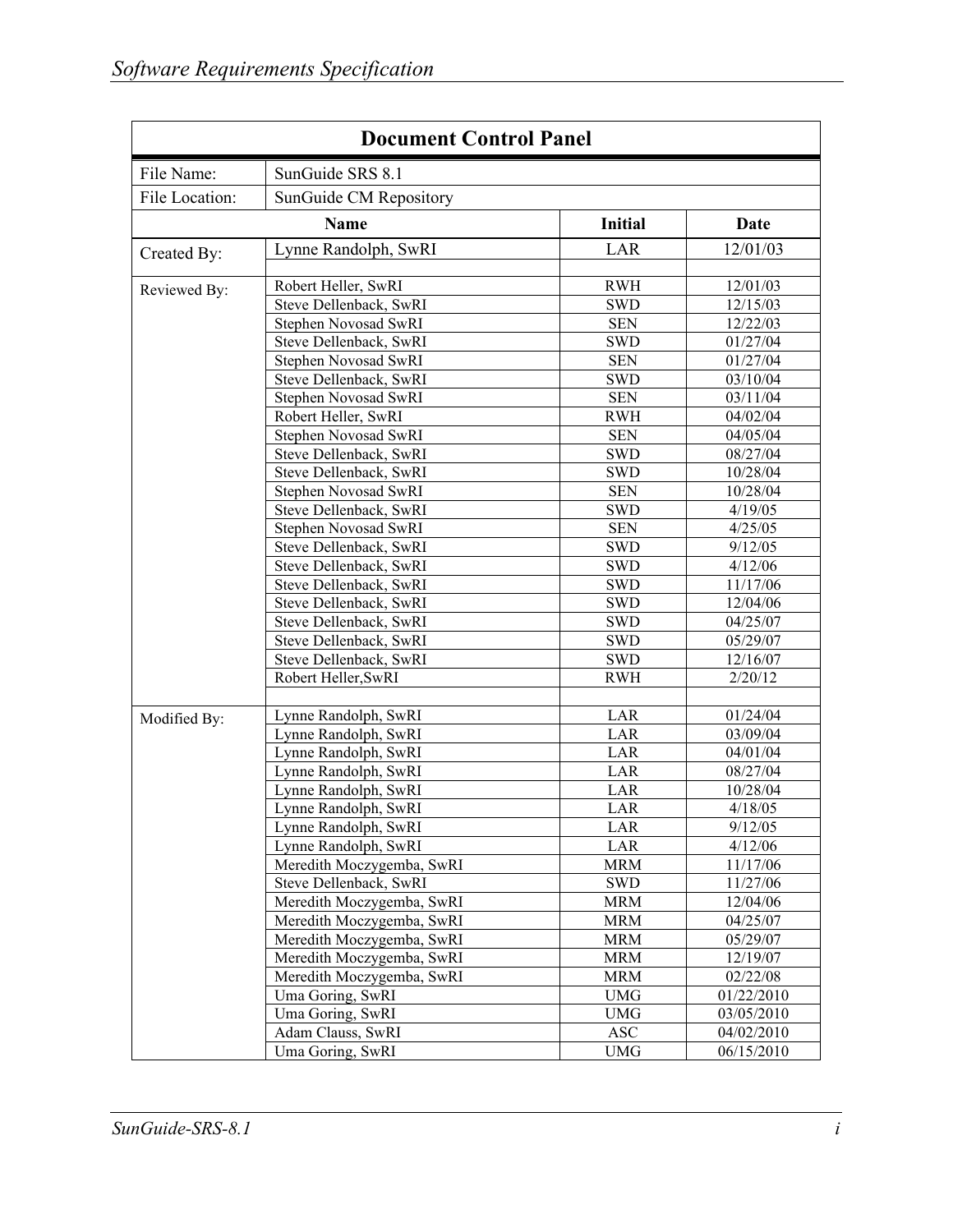|               | Tucker Brown, SwRI | TJB        | 06/29/2010 |
|---------------|--------------------|------------|------------|
|               | Tucker Brown, SwRI | TJB        | 02/16/2012 |
|               | Tucker Brown, SwRI | TJB        | 02/15/2013 |
|               | Tucker Brown, SwRI | TJB        | 03/21/2013 |
|               | Tucker Brown, SwRI | TJB        | 10/01/2014 |
|               | Tucker Brown, SwRI | TJB        | 08/05/2015 |
|               | Tucker Brown, SwRI | TJB        | 01/03/2015 |
|               | Tucker Brown, SwRI | TJB        | 09/25/2017 |
|               | Tucker Brown, SwRI | TJB        | 11/05/2018 |
|               | Tucker Brown, SwRI | TJB        | 07/03/2019 |
|               | Tucker Brown, SwRI | TJB        | 03/10/2020 |
|               | Tucker Brown, SwRI | TJB        | 04/20/2020 |
|               | Tucker Brown, SwRI | <b>TJB</b> | 07/01/2020 |
|               | Tucker Brown, SwRI | <b>TJB</b> | 09/22/2020 |
|               | Tucker Brown, SwRI | <b>TJB</b> | 03/19/2021 |
|               | Tucker Brown, SwRI | <b>TJB</b> | 04/19/2021 |
|               | Tucker Brown, SwRI | TJB        | 07/14/2021 |
|               |                    |            |            |
| Completed By: |                    |            |            |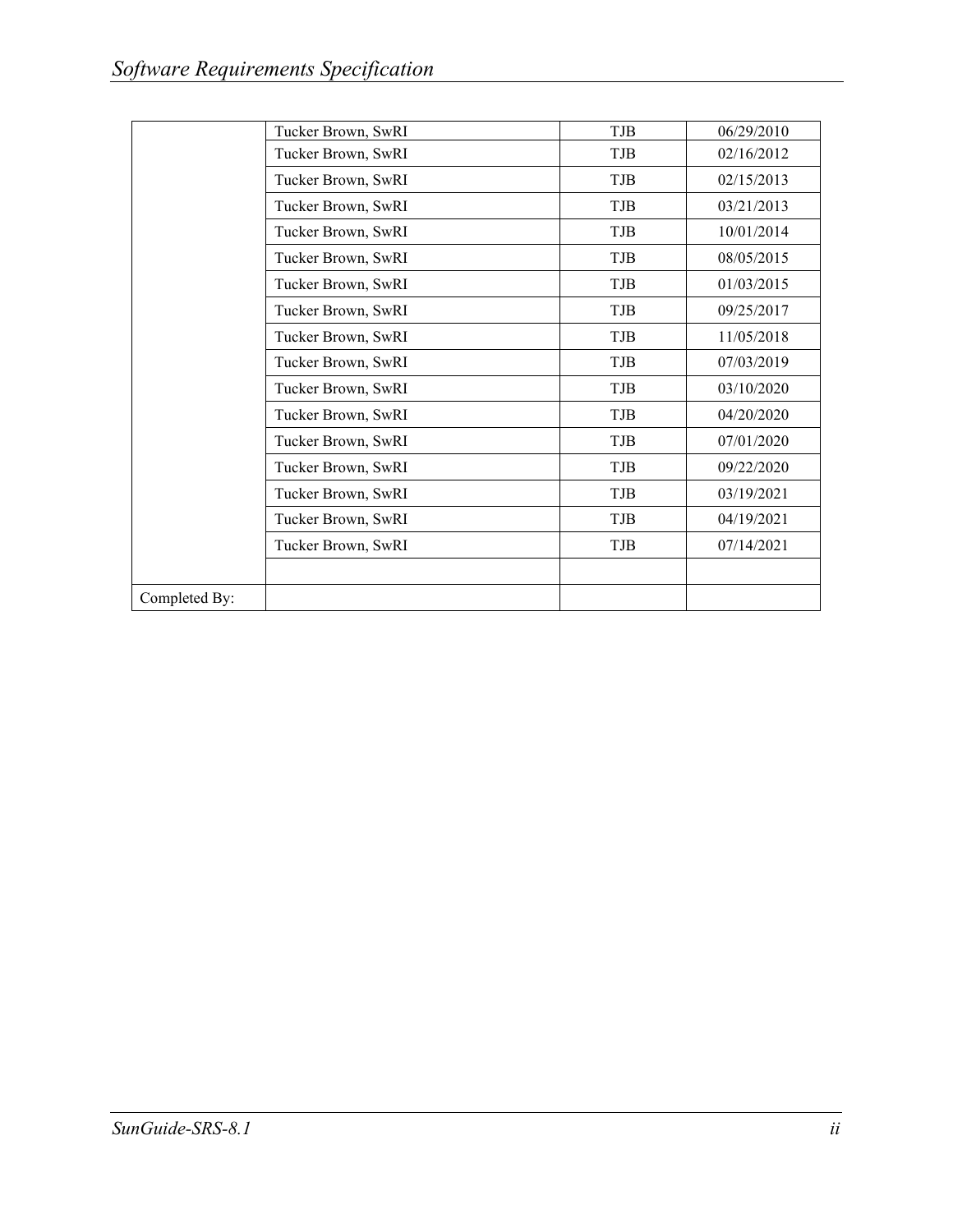## **Table of Contents**

**Appendix A: Requirements**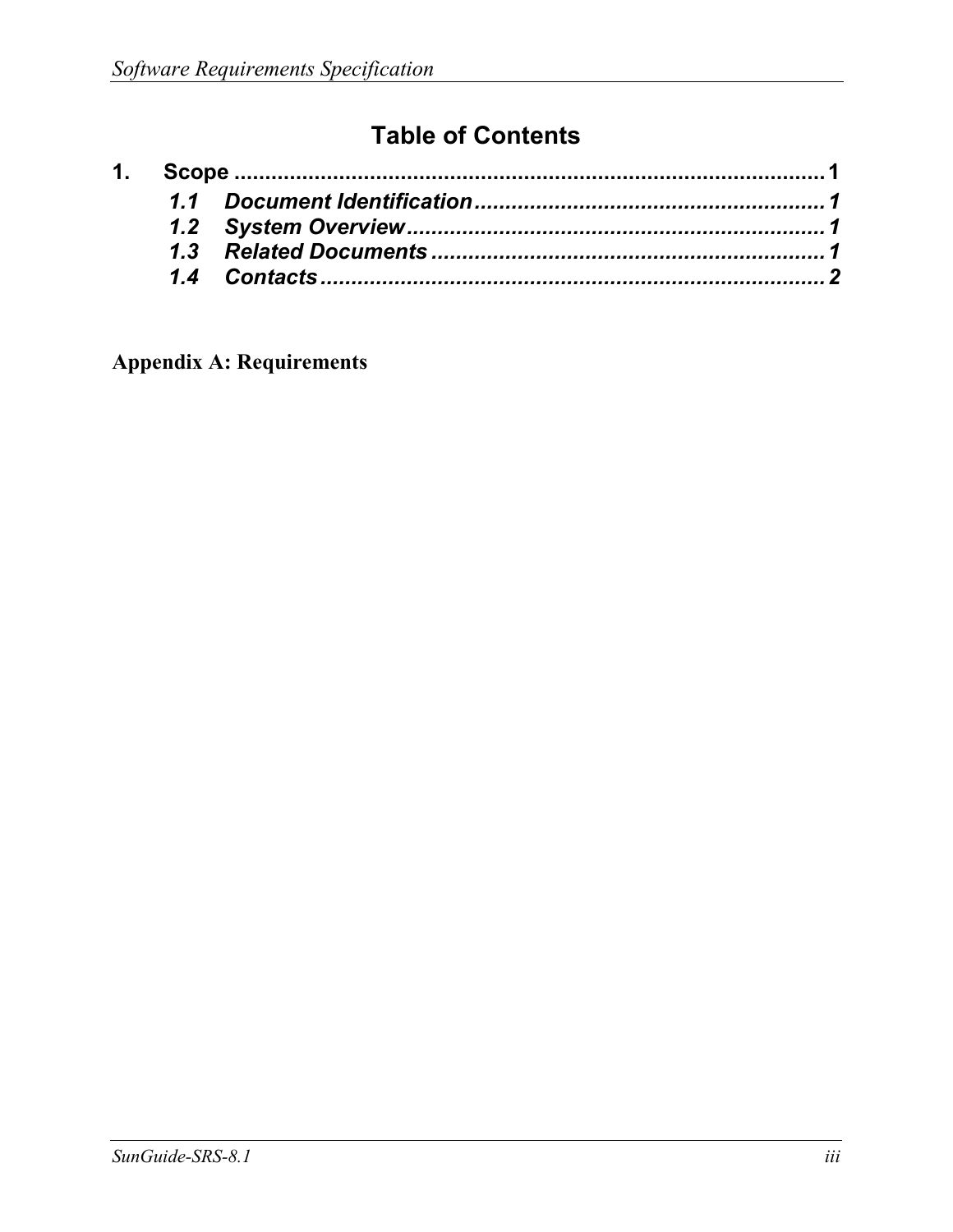# **List of Acronyms**

| C2C Center-to-Center    |                                               |
|-------------------------|-----------------------------------------------|
|                         | CCTVClosed Circuit Television                 |
|                         | CVSConnected Vehicle Subsystem                |
| DAData Archiving        |                                               |
| DDData Distribution     |                                               |
| DFS Data Fusion System  |                                               |
|                         | DMSDynamic Message Sign                       |
|                         | DOT Department of Transportation              |
|                         |                                               |
|                         |                                               |
| EMEvent Management      |                                               |
|                         | EM/PMEvent Management / Performance Measures  |
| EV Event Viewer         |                                               |
|                         | FDOT Florida Department of Transportation     |
| FEATFeature Requirement |                                               |
|                         | GPIO General Purpose Input/Output             |
|                         | HAR Highway Advisory Radio                    |
|                         | IDS Incident Detection System                 |
|                         | IMIncident Management                         |
|                         | IMS Inventory Maintenance System              |
|                         | ITSIntelligent Transportation Systems         |
|                         | ITNInvitation to Negotiate                    |
|                         | MASMessage Arbitration System                 |
|                         | ODSOperational Data Store                     |
| PS Pricing System       |                                               |
|                         | RMF Ramp Metering Firmware                    |
|                         | RMS Ramp Metering System                      |
|                         | RPGResponse Plan Generator                    |
| RR Road Ranger          |                                               |
| RSReporting System      |                                               |
|                         | RWISRoad Weather Information System           |
| SBSafety Barrier        |                                               |
|                         | SPARRSmart Phone Application for Road Rangers |
|                         | SRS Software Requirements Specification       |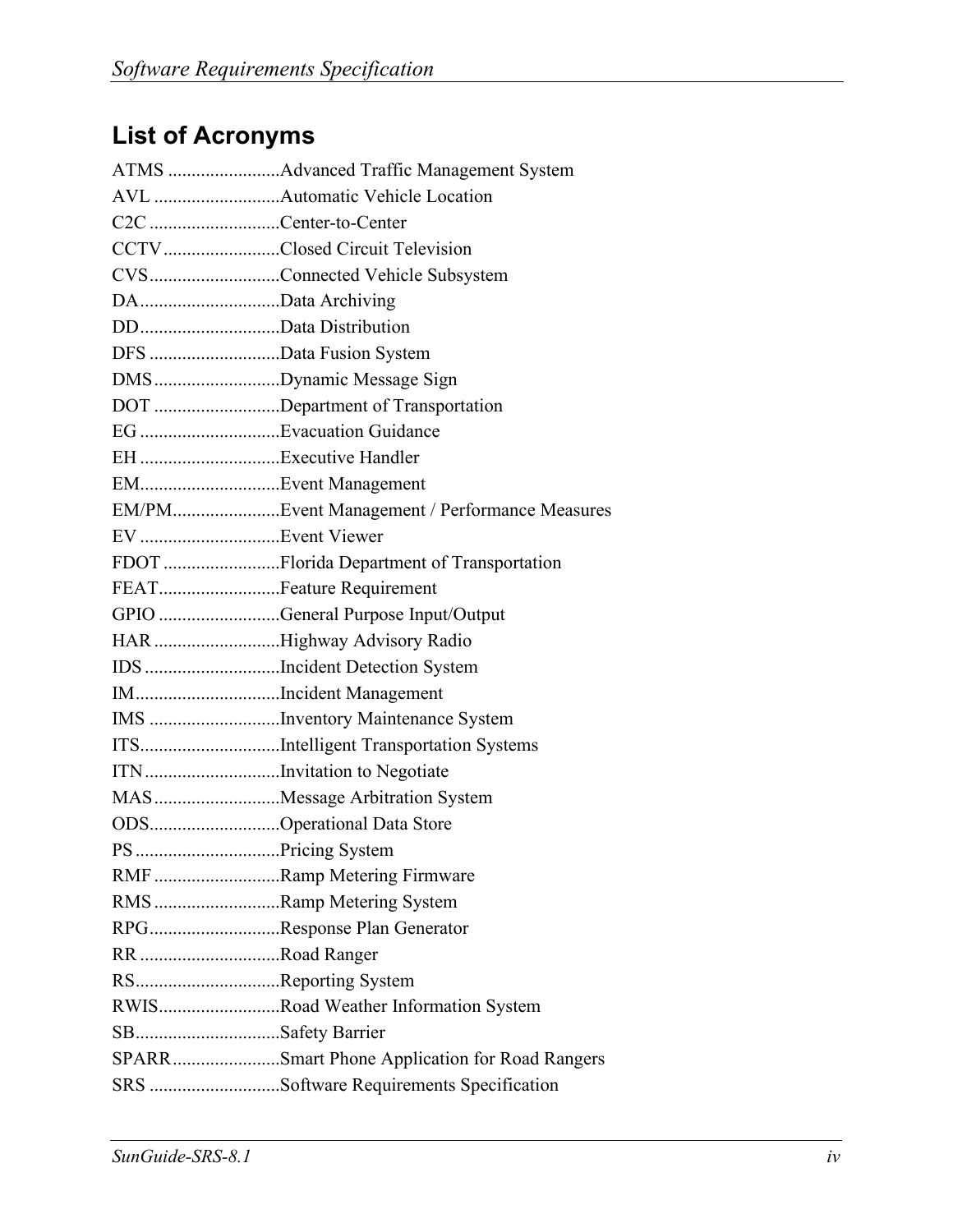| SUBSubsystem Requirement          |
|-----------------------------------|
| SwRI Southwest Research Institute |
| TCSTraffic Control Subsystem      |
| TMCTraffic Management Center      |
| TPSTruck Parking Subsystem        |
| TSSTransportation Sensor System   |
| TV Toll Viewer                    |
| TVTTravel Times                   |
| VSLVariable Speed Limit           |
| XMLExtensible Markup Language     |
|                                   |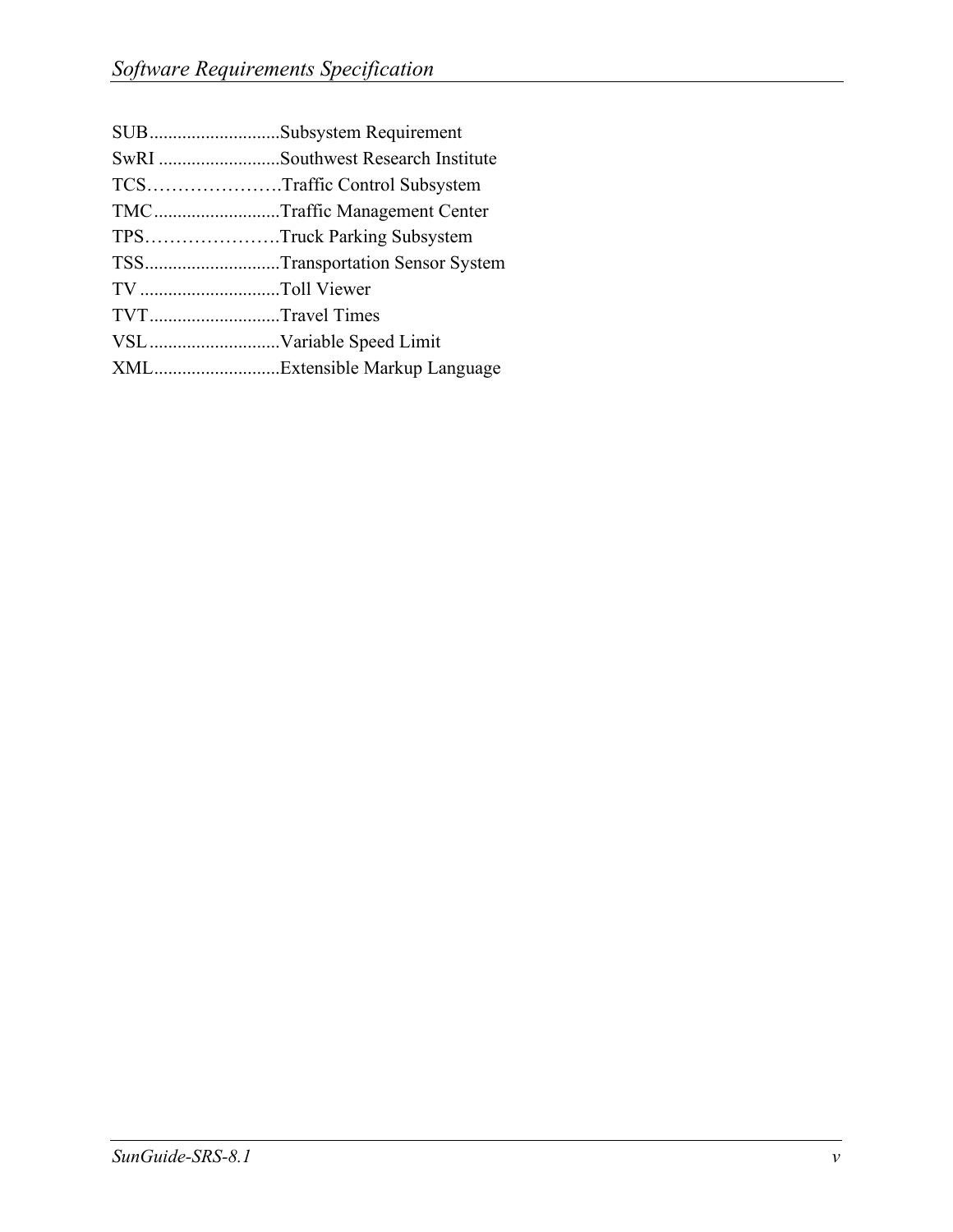#### **REVISION HISTORY**

| <b>Revision</b> | <b>Date</b>        | <b>Changes</b>                                                                                                             |
|-----------------|--------------------|----------------------------------------------------------------------------------------------------------------------------|
| $1.0.0$ -Draft  | December 22, 2003  | <b>Initial Release</b>                                                                                                     |
| $1.0.1$ -Draft  | January 27, 2004   | Updated based on SRR input and discussion with ITS<br>Central Office                                                       |
| 1.0.2           | April 2, 2004      | Incorporated FDOT comments.                                                                                                |
| $2.0.0$ -Draft  | August 27, 2004    | Added requirements for systems in release 2 (EG, HAR,<br>WS, C2C and RMS)                                                  |
| 2.0.0           | May 4, 2005        | Finalized with FDOT comments, new enhancements<br>(from ECO 1.1)                                                           |
| 2.0.1           | August 11, 2005    | Finalized with ECO 1 changes                                                                                               |
| 2.1.0           | April 12, 2006     | Updated with Release 2.1 requirements                                                                                      |
| 2.2.0           | November 17, 2006  | Updated with Release 2.2 requirements                                                                                      |
| 2.2.1           | November 27, 2006  | Updated architecture based on naming nomenclature<br>changes in the EM PM design and implementation                        |
| 2.2.2           | December 4, 2006   | Added Ramp Metering firmware and CCTV Scheduler<br>requirements                                                            |
| 3.0.0-Draft     | April 25, 2007     | Added Release 3.0 requirements                                                                                             |
| 3.0.0           | May 29, 2007       | Requirements updated based on SWAM #11. Added<br>software release versioning information and requirements<br>traceability. |
| $4.0.0$ -Draft  | December 16, 2007  | Added Release 3.1 and 4.0 requirements.                                                                                    |
| 4.0.0           | February 22, 2008  | Updated Release 3.1 and 4.0 requirements based on<br>SWAM #15.                                                             |
| 4.3             | January 25, 2010   | Updated Release 4.2 and 4.3 requirements based on<br>SWAM#20, SWAM#21, SWAM#22 and referenced<br>white papers              |
| 5.0             | March 5, 2010      | Added Release 5.0 requirements                                                                                             |
| 5.1             | February 16, 2012  | Added Release 5.0.4, 5.0.5, and 5.1 requirements                                                                           |
| 6.0             | February 15, 2013  | Added Release 6.0 requirements                                                                                             |
| 6.1             | October 1, 2014    | Added Release 6.1 requirements                                                                                             |
| 6.2             | August 5, 2015     | Added Release 6.2 requirements                                                                                             |
| 7.0             | January 3, 2017    | Added Release 7.0 requirements                                                                                             |
| 7.1             | September 25, 2017 | Added Release 7.1 requirements                                                                                             |
| 7.1.2           | November 5, 2018   | Added Release 7.1.1 and 7.1.2 requirements                                                                                 |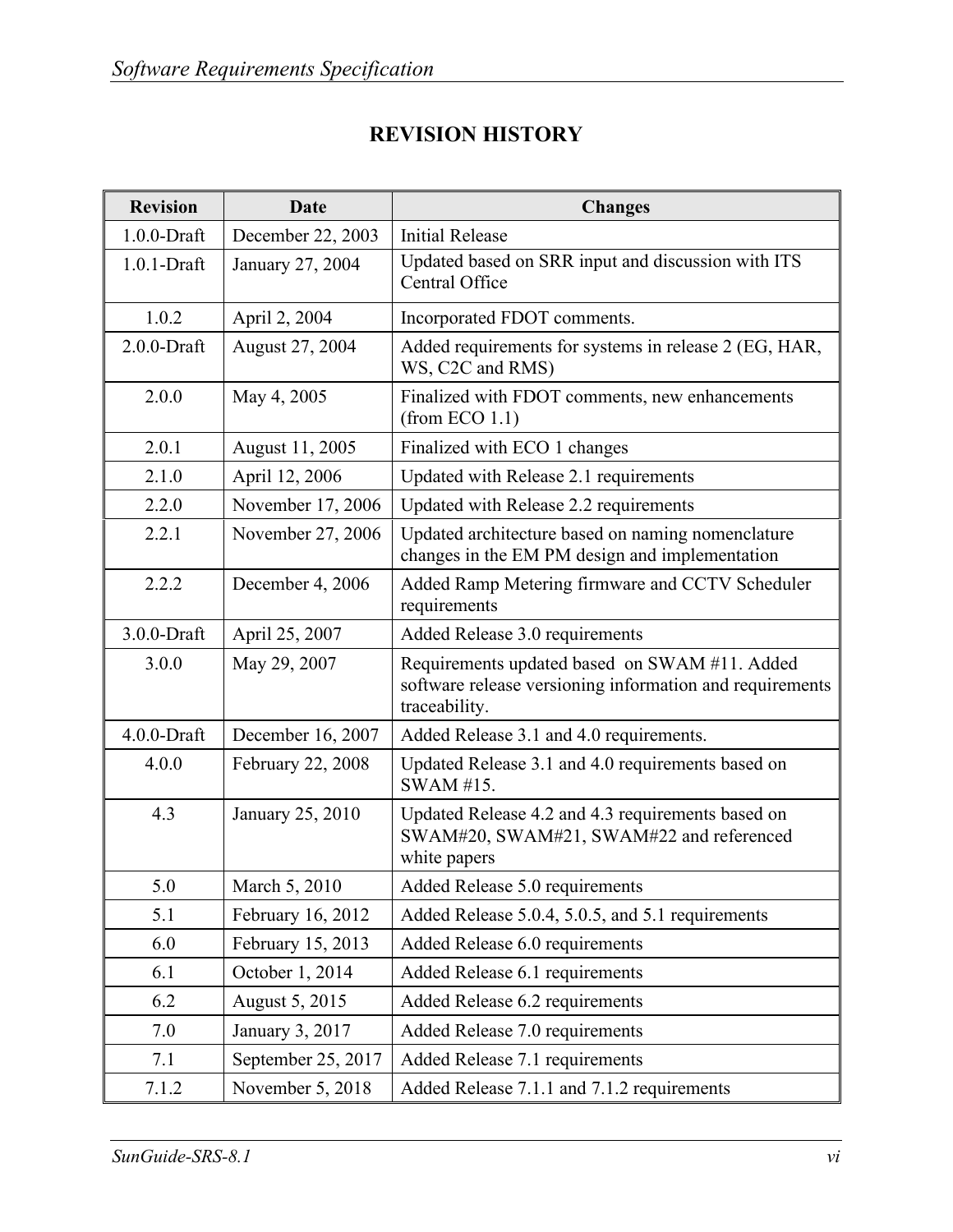| 7.2    | July 3, 2019       | Added Release 7.2 requirements  |
|--------|--------------------|---------------------------------|
| 7.2    | July 29, 2019      | Release 7.2 requirement changes |
| 8.0    | March 10, 2020     | Release 8.0 Set 1               |
| 8.0    | April 20, 2020     | Release 8.0 Set 2               |
| 8.0    | July 1, 2020       | Release 8.0 Set 3               |
| 8.0    | September 22, 2020 | Release 8.0 Revisions           |
| 8.0HF3 | March 19, 2021     | Release 8.0 HF3 Revisions       |
| 8.0HF4 | April 19, 2021     | Release 8.0 HF4 Revisions       |
| 8.1    | July 14, 2021      | Release 8.1 Revisions           |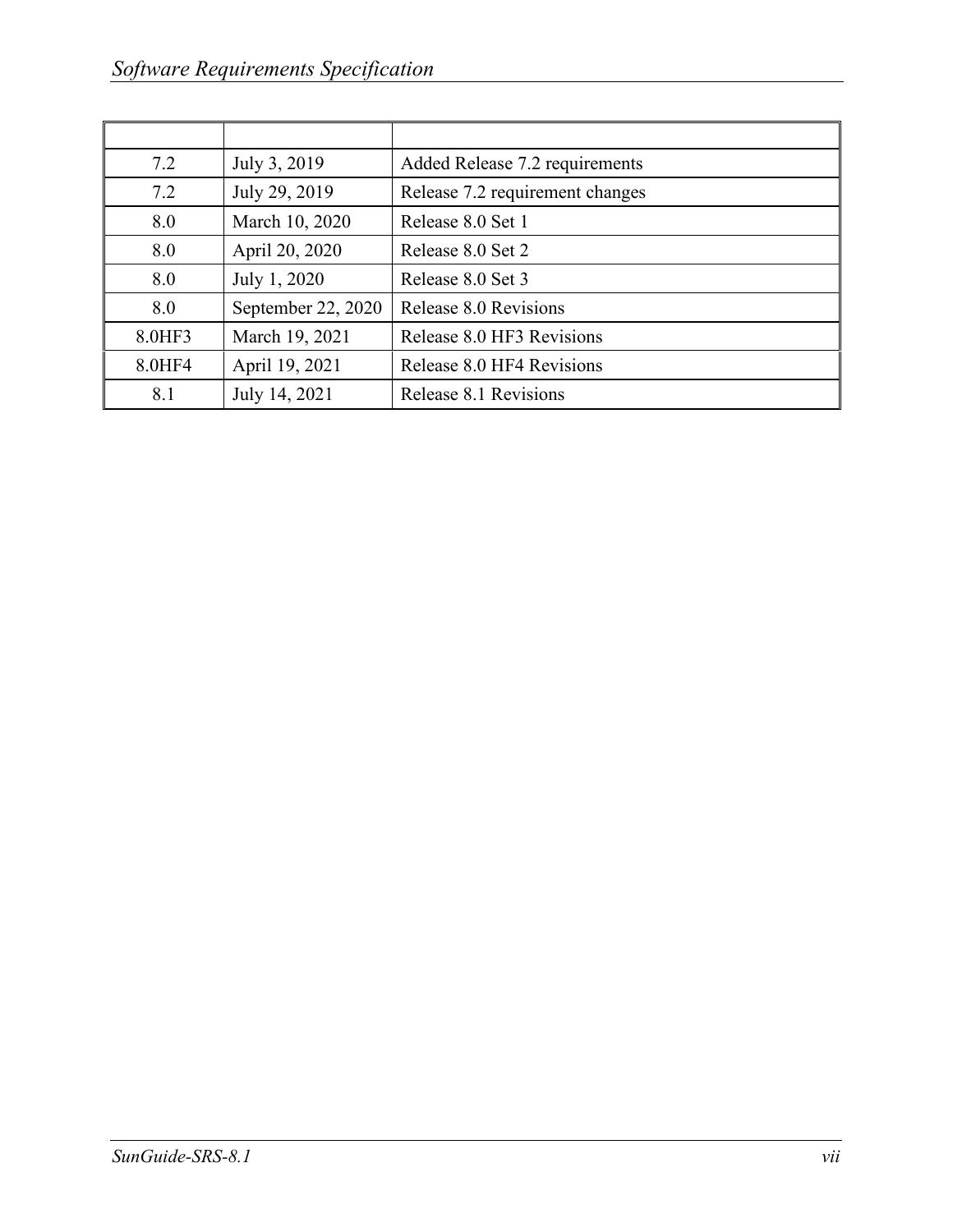## <span id="page-8-0"></span>**1. Scope**

#### <span id="page-8-1"></span>*1.1 Document Identification*

The Software Requirements Specification (SRS) details the requirements for the Statewide Transportation Management Center Software Library System.

The requirements for the system are maintained in a database using SynapseRT. This document serves as a starting point for the requirements.

#### <span id="page-8-2"></span>*1.2 System Overview*

The Florida Department of Transportation (FDOT) is conducting a program that is developing SunGuide software. The SunGuide software is a set of Intelligent Transportation System (ITS) software that allows the control of roadway devices as well as information exchange across a variety of transportation agencies. The goal of the SunGuide software is to have a common software base that can be deployed throughout the state of Florida. The SunGuide software development effort is based on ITS software available from the state of Texas; significant customization of the software is being performed as well as the development of new software modules. The following figure provides a graphical view of the software to be developed:



**Figure 1-1 - High-Level Architectural Concept**

#### <span id="page-8-3"></span>*1.3 Related Documents*

The following documents were used to develop this document:

- FDOT Scope of Services: *BE492, Standard Written Agreement for SunGuide Software Support, Maintenance, and Development, Exhibit A: Scope of Services.* December 14, 2017.
- Notice to Proceed: Letter to Southwest Research Institute<sup>®</sup> (SwRI<sup>®</sup>) for BE492, December 14, 2017
- **Letter of Authorization 010: Letter to SwRI for BE492, February 16, 2021.**
- SunGuide Project website: [http://sunguide.datasys.swri.edu.](http://sunguide.datasys.swri.edu/)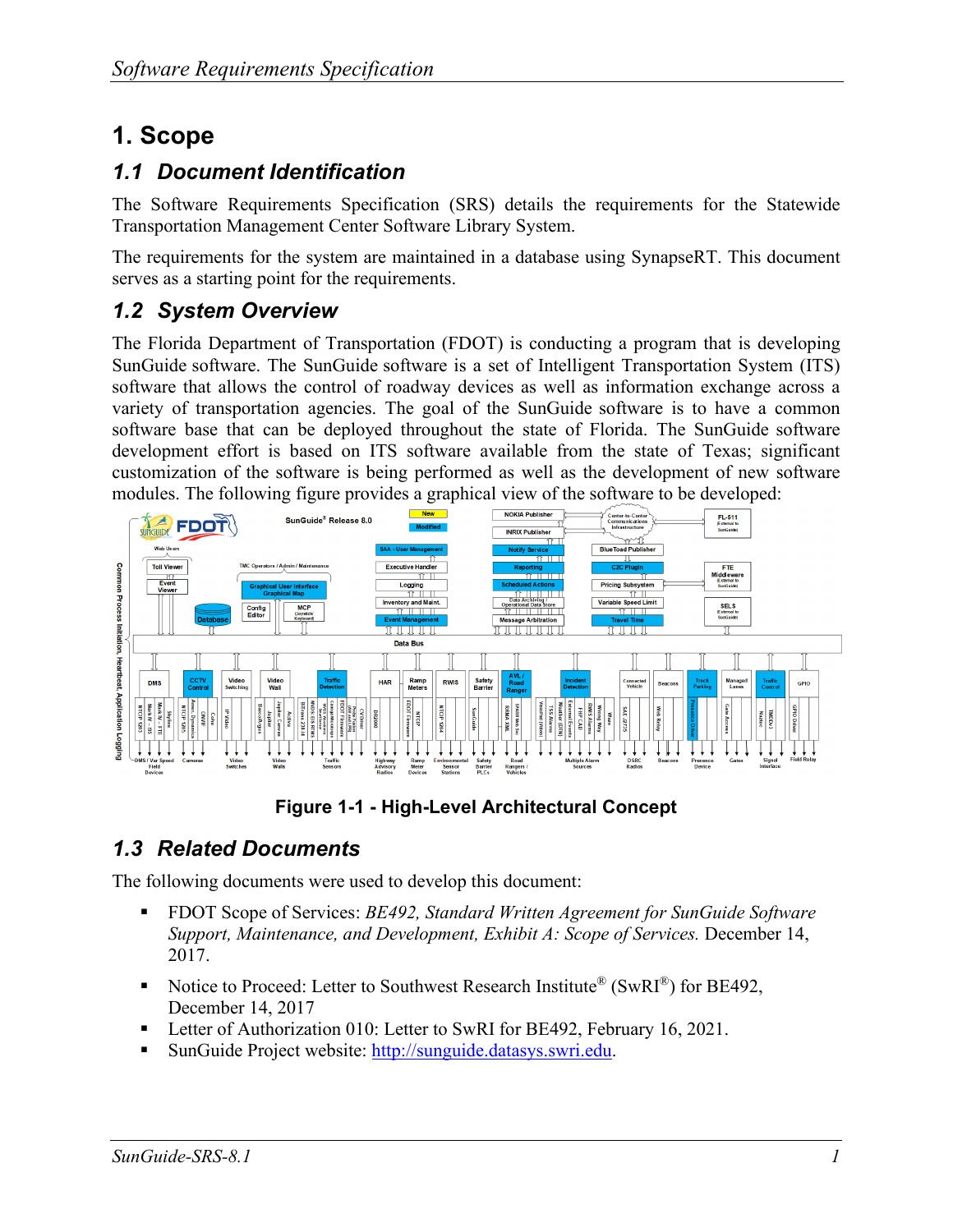#### <span id="page-9-0"></span>*1.4 Contacts*

The following are contact persons for the SunGuide software project:

- Derek Vollmer, ITS Section, TSM&O, Central Office, [derek.vollmer @dot.state.fl.us,](mailto:fred.heery@dot.state.fl.us) 850-410-5606
- Christine Shafik, ITS Section, State TSM&O Software Engineer, Central Office, [Christine.Shafik@dot.state.fl.us,](mailto:Christine.Shafik@dot.state.fl.us) 850-410-5615
- Carla Holmes, Gresham Smith Project Manager, Carla.Holmes@dot.state.fl.us, 678-518-3654
- Tucker Brown, SwRI Project Manager, [tbrown@swri.org,](mailto:tbrown@swri.org) 210-522-3035
- AJ Skillern, SwRI Software Project Manager, [askillern@swri.org,](mailto:askillern@swri.org) 210-522-6295

For current contact information please refer to this link: [http://sunguidesoftware.com/contact-us](https://urldefense.com/v3/__http:/sunguidesoftware.com/contact-us__;!!D-JDmu3Lc2wo0Jiybg!ODUBy5ZqQC1KbOR_Hos9hWCduFEEERkYXzj4p-wnPo-FeA7-X_IIcfg5f0GqfTOBag$)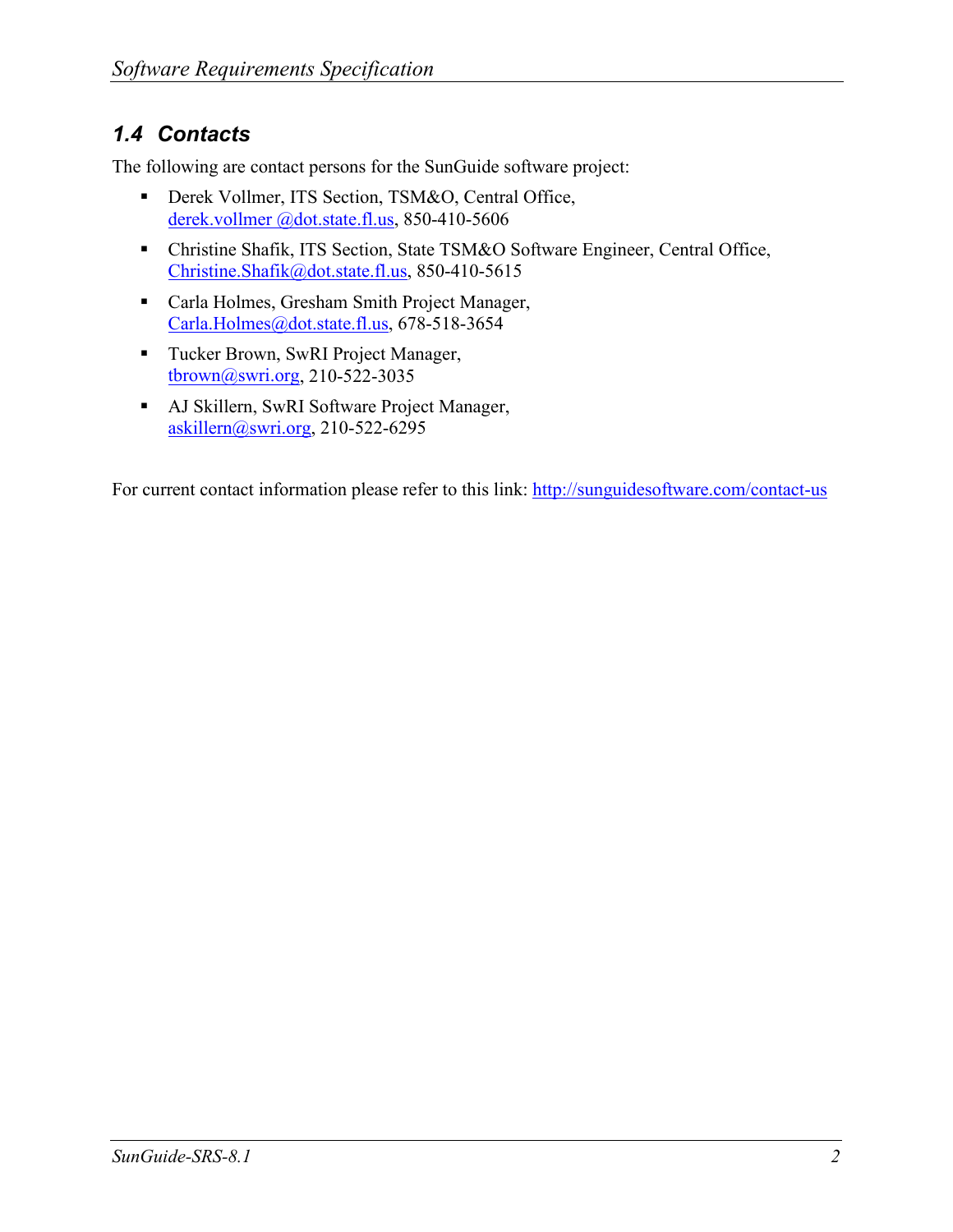# Appendix A: **REQUIREMENTS**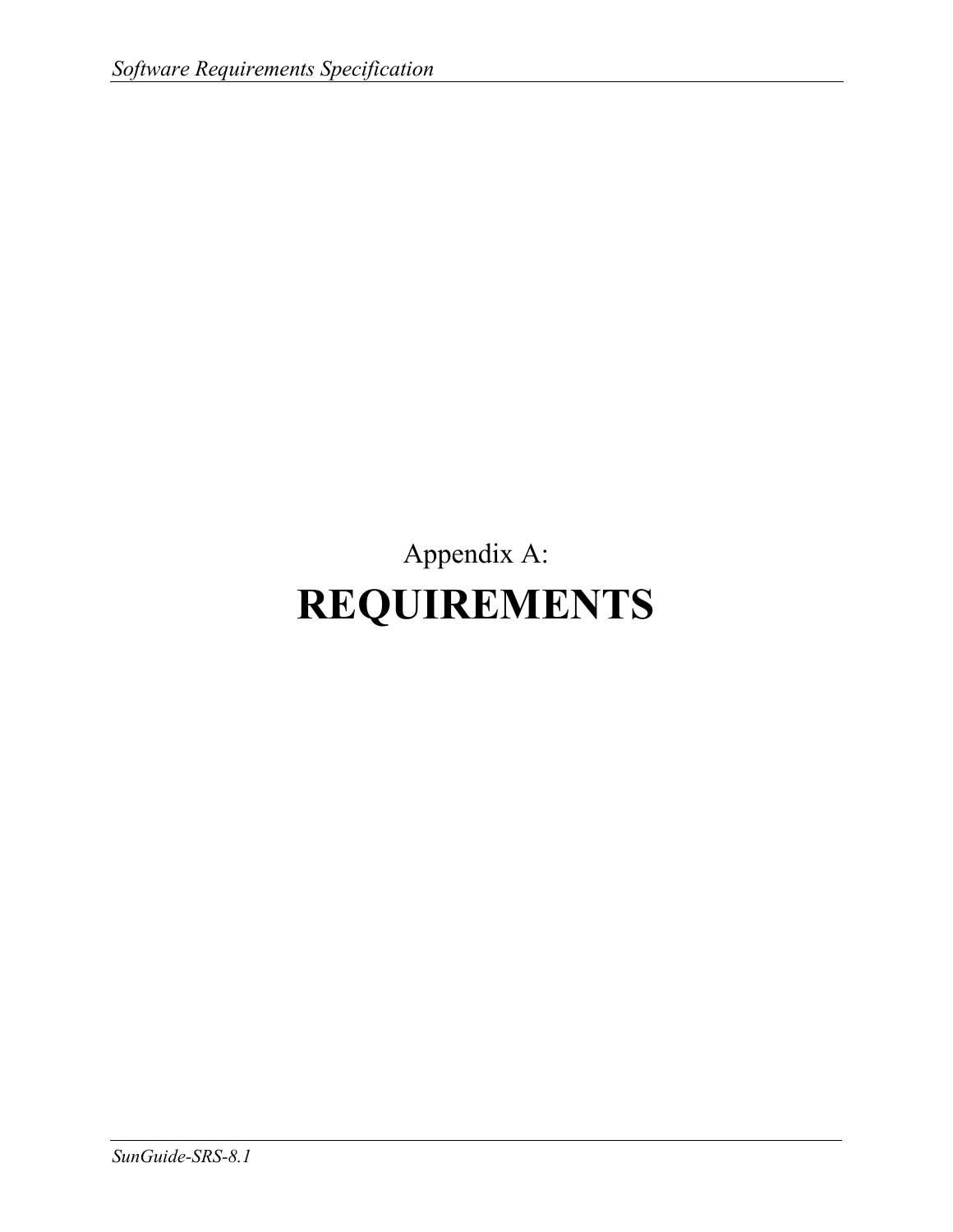| Key            | <b>Description</b>                                                                                                                                                                                                                                                                                          | Component/s | <b>Fix Version/s</b> |
|----------------|-------------------------------------------------------------------------------------------------------------------------------------------------------------------------------------------------------------------------------------------------------------------------------------------------------------|-------------|----------------------|
| <b>SRT-684</b> | The software will provide a configuration option to determine which of the users with<br>permission to handle Executive Notifications should be prompted to review and send<br><b>Executive Notifications.</b>                                                                                              | <b>EM</b>   | SG 8.1               |
| <b>SRT-685</b> | The system will allow notifications to be sent to all users, all users excluding the event owner,<br>or only the event owner.                                                                                                                                                                               | EM          | SG 8.1               |
| <b>SRT-686</b> | When the software determines that an Executive Notification should be sent out, the software<br>will automatically present an interface for reviewing and sending that Executive Notification to<br>the list of users specified in the configuration option who are logged into the system at that<br>time. | <b>EM</b>   | SG 8.1               |
| <b>SRT-687</b> | When any user sends an Executive Notification, the software will automatically close any<br>other dialogs for all users which were presented for reviewing and sending that same<br><b>Executive Notification.</b>                                                                                          | <b>EM</b>   | SG 8.1               |
| <b>SRT-688</b> | In the interface for reviewing and sending Executive Notifications, the software will provide a<br>control to indicate the condition triggering the Executive Notification was a false alarm.                                                                                                               | <b>EM</b>   | SG 8.1               |
| <b>SRT-689</b> | If a condition triggering an Executive Notification is marked as a false alarm, the software will<br>not consider that Executive Notification or its related timestamp when performing future<br>checks to determine whether new Executive Notification messages are required.                              | <b>EM</b>   | SG 8.1               |
| <b>SRT-690</b> | If a user has sent an Executive Notification for an event, the user will not be able to set the<br>Executive Notification as a false alarm for that event.                                                                                                                                                  | <b>EM</b>   | SG 8.1               |
| <b>SRT-691</b> | The system will add a chronology entry to the event for the Executive Notification indicating<br>the user who handled the notification and the action to resolve the Notification was selected<br>as False Alarm.                                                                                           | <b>EM</b>   | SG 8.1               |
| <b>SRT-692</b> | The software will calculate a historical average for each TSS link for the last hour's worth of<br>data using the previous 30 days' worth of data.                                                                                                                                                          | <b>TVT</b>  | SG 8.1               |
| SRT-693        | The software will use the historical average to calculate an expected travel time.                                                                                                                                                                                                                          | <b>TVT</b>  | SG 8.1               |
| <b>SRT-694</b> | The software will allow a user to configure a percentage threshold on a travel time that will<br>trigger an alert to appear if the travel time is higher than the historical average and the<br>percentage increase.                                                                                        | <b>TVT</b>  | SG 8.1               |
| <b>SRT-695</b> | The software will allow a user to configure a percentage threshold on a travel time that the<br>travel time must recover to before triggering a new travel time alert.                                                                                                                                      | <b>TVT</b>  | SG 8.1               |
| <b>SRT-696</b> | For each travel time link, the software will allow the user to disable the generation of travel<br>time alarms for that travel time link.                                                                                                                                                                   | <b>TVT</b>  | SG 8.1               |
| SRT-697        | When an alert is triggered, the user will have the option to create a new event, create a<br>secondary event, associate to an existing event, or dismiss the alert.                                                                                                                                         | <b>TVT</b>  | SG 8.1               |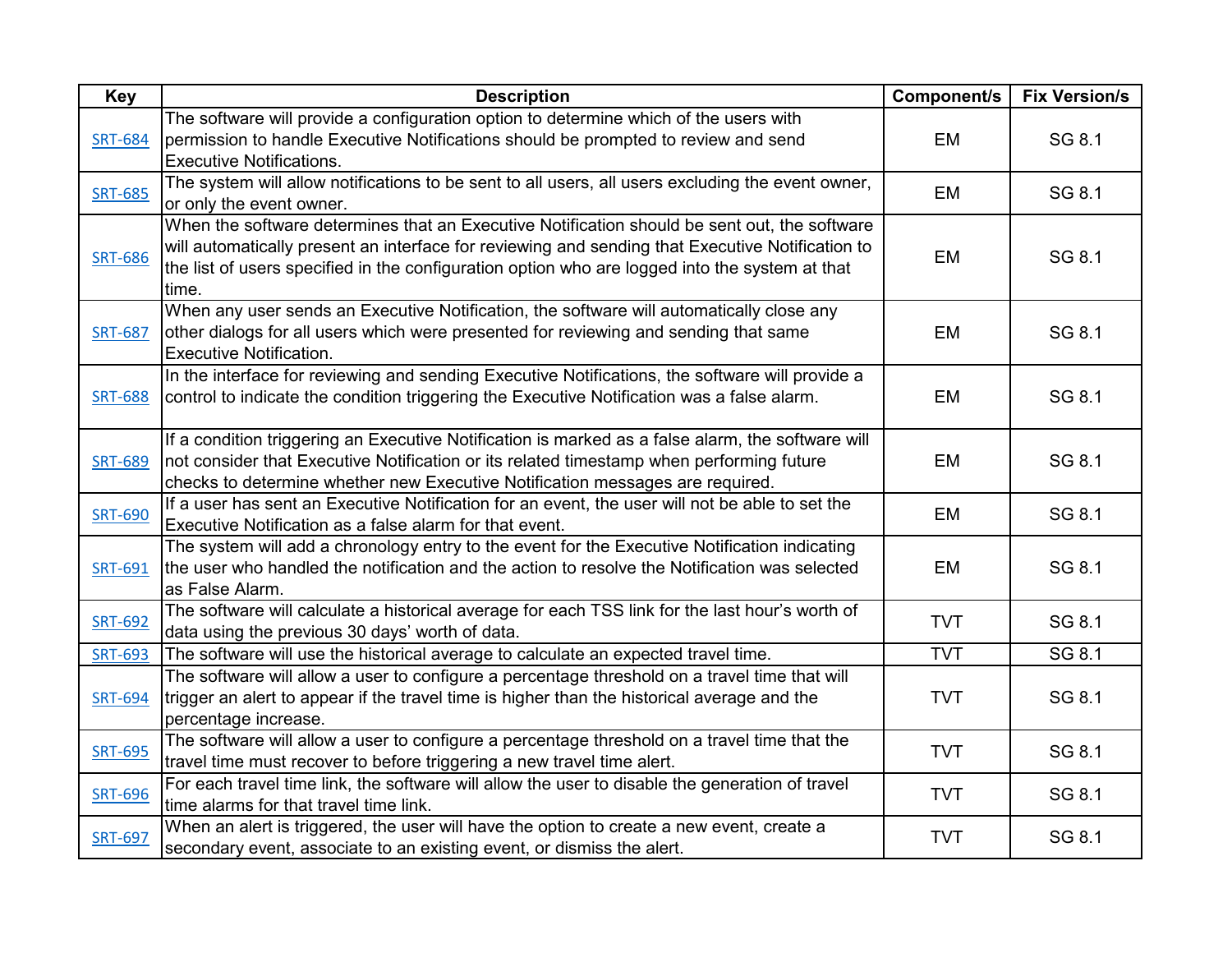|                | If the current value of the travel time would exceed the configured threshold, the system will      |             |        |
|----------------|-----------------------------------------------------------------------------------------------------|-------------|--------|
| <b>SRT-698</b> | color the cell of the current travel time value, even if the travel time alert generation for the   | <b>TVT</b>  | SG 8.1 |
|                | travel time link is disabled.                                                                       |             |        |
|                | When editing an event's response plan, if a previous version of the response plan is active         |             |        |
| <b>SRT-699</b> | and the currently edited plan differs from the active plan, the software will visually indicate the | EM          | SG 8.1 |
|                | added, modified, or deleted items in the current response plan view.                                |             |        |
|                | When all travel lanes are blocked and the operator chooses to add a closure start and end           |             |        |
| <b>SRT-700</b> | point, the system will automatically select all locations between the start and end location to     | EM          | SG 8.1 |
|                | include in the event record.                                                                        |             |        |
|                | The list of locations between the closure start and end location will be shown to the user and      |             |        |
| <b>SRT-701</b> | allow the user to select all, select none, or manually select the locations they wish to include    | EM          | SG 8.1 |
|                | as part of this event.                                                                              |             |        |
|                | The list of locations will be included in the message published to FLATIS as well as the C2C        | EM          | SG 8.1 |
| <b>SRT-702</b> | eventData type.                                                                                     |             |        |
|                | For each combination of DMS, HAR, and TAM response plan device types and minor,                     |             |        |
|                | moderate, and severe event severities, the software will allow an administrator with                | EM          | SG 8.1 |
| <b>SRT-703</b> | appropriate permissions to optionally specify a search distance in miles for a configured event     |             |        |
|                | type.                                                                                               |             |        |
|                | When generating an automated response plan, if the event type has an event type specific            |             |        |
| <b>SRT-704</b> | value for one of the relevant search distances, the software will use that search distance          | EM          | SG 8.1 |
|                | rather than the default search distance in the configuration file.                                  |             |        |
| <b>SRT-705</b> | In the Status Log Filtering dialog, the list of process will allow the user to see the full name of | System      | SG 8.1 |
|                | each process.                                                                                       |             |        |
| <b>SRT-706</b> | In the Status Log Filtering dialog, the list of process will allow the user to deselect all process | System      | SG 8.1 |
|                | names in the list.                                                                                  |             |        |
| <b>SRT-707</b> | In the Status Log Filtering dialog, the message string parameter software will allow the user to    | System      | SG 8.1 |
|                | add AND and OR conditional logic to the message string parameter.                                   |             |        |
| <b>SRT-708</b> | The software will allow the user to apply the filtering criteria to the Status Logger dialog        | System      | SG 8.1 |
|                | without closing the filtering dialog.                                                               |             |        |
|                | When a user changes the operational status of a device, the software will log a message             |             |        |
| <b>SRT-709</b> | indicating the Device Type, Device Name, Device Id, the new status value, and the username          | System      | SG 8.1 |
|                | of the user or subsystem that made the change.                                                      |             |        |
| <b>SRT-710</b> | When a camera is deleted, it will be removed from the running system but remain in the              | <b>CCTV</b> | SG 8.1 |
|                | database.                                                                                           |             |        |
| SRT-711        | When a user is deleted, it will be removed from the running system but remain in the                | <b>SAA</b>  | SG 8.1 |
|                | database.                                                                                           |             |        |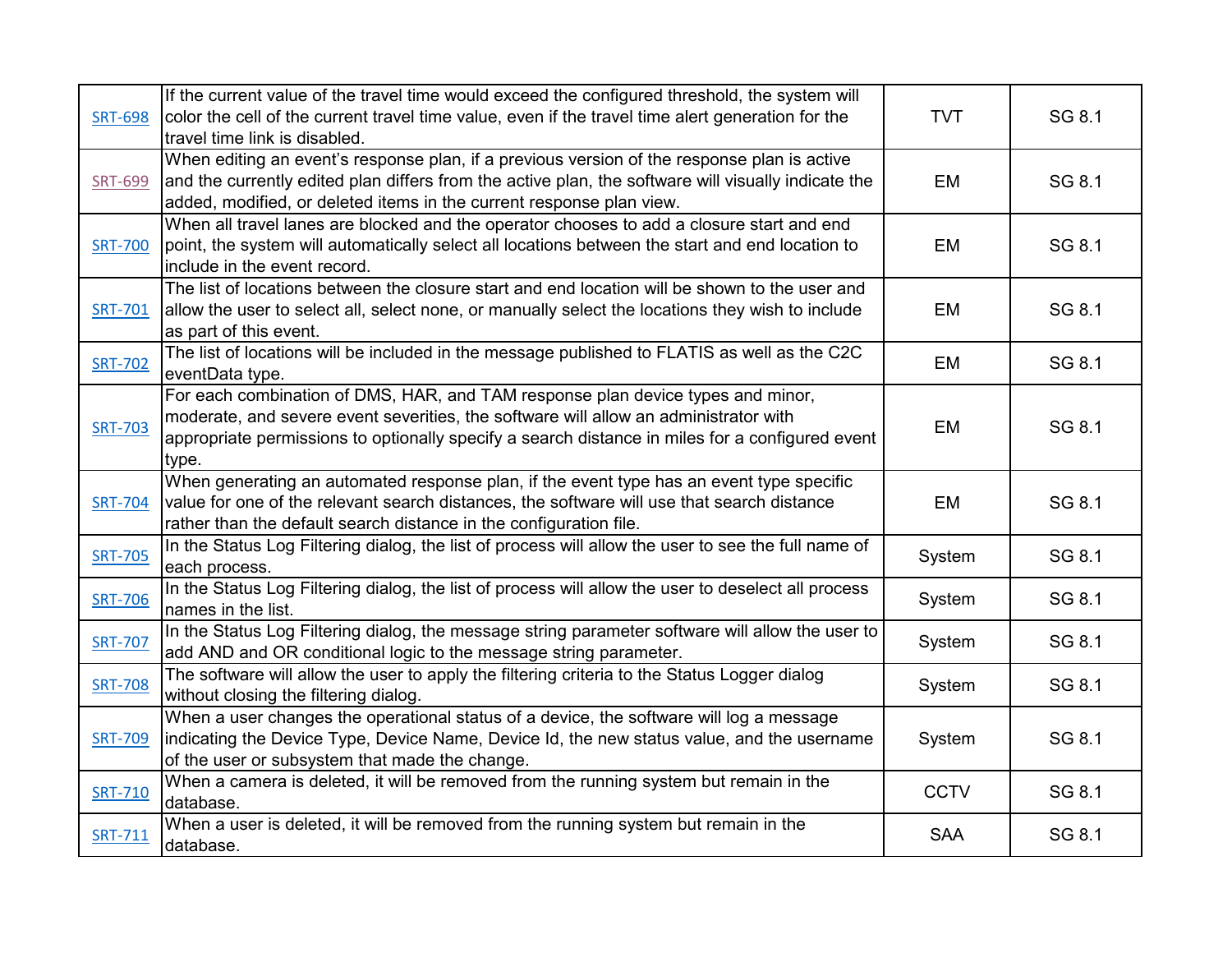| <b>SRT-712</b> | When a DMS is deleted, it will be removed from the running system but remain in the<br>database.                                                                                                                                                              | <b>DMS</b>  | SG 8.1 |
|----------------|---------------------------------------------------------------------------------------------------------------------------------------------------------------------------------------------------------------------------------------------------------------|-------------|--------|
| <b>SRT-713</b> | When a TSS detector, link, or lane is deleted, it will be removed from the running system but<br>remain in the database.                                                                                                                                      | <b>TSS</b>  | SG 8.1 |
| SRT-714        | The software will allow the user to retrieve the list of ceased users, cameras, detectors, links,<br>and DMS and use the ceased devices as parameters when running reports.                                                                                   | <b>RS</b>   | SG 8.1 |
| SRT-715        | The software will allow an administrator with permission to specify a domain for a user<br>account to indicate that user should log in via Active Directory single sign-on authentication.                                                                    | <b>SAA</b>  | SG 8.1 |
| <b>SRT-716</b> | When the Operator Map is launched, the software will attempt to login using single sign on.                                                                                                                                                                   | <b>SAA</b>  | SG 8.1 |
| <b>SRT-717</b> | If the user is unable to authenticate via single sign on, the user will be presented with an<br>option to use a username and password to log into the system.                                                                                                 | <b>SAA</b>  | SG 8.1 |
| SRT-718        | If the user is logged in and chooses to log out, options for logging in via single sign on or with<br>a username and password will be presented to log back into the system.                                                                                  | <b>SAA</b>  | SG 8.1 |
| SRT-719        | When a user presses the button for Active Directory single sign-on, if a SunGuide user with<br>the same username and domain as the user logged into the Windows workstation exists, the<br>software will authenticate the map session for that SunGuide user. | <b>SAA</b>  | SG 8.1 |
| <b>SRT-720</b> | The software will use VLC libraries with version 3.0.7 or later.                                                                                                                                                                                              | <b>CCTV</b> | SG 8.1 |
| <b>SRT-721</b> | The software will support a scheduled action type of Floodgate.                                                                                                                                                                                               | <b>SAS</b>  | SG 8.1 |
| <b>SRT-722</b> | When configuring a scheduled Floodgate action, the software will present the user with an<br>interface containing the same controls as the manual Floodgate interface.                                                                                        | <b>SAS</b>  | SG 8.1 |
| <b>SRT-723</b> | The software will select the 1st available slot when sending a scheduled floodgate.                                                                                                                                                                           | <b>SAS</b>  | SG 8.1 |
| <b>SRT-724</b> | When a scheduled Floodgate action is activated, the system will send a C2C command to<br>activate the Floodgate.                                                                                                                                              | <b>SAS</b>  | SG 8.1 |
| <b>SRT-725</b> | When a scheduled Floodgate action is terminated, the system will send a C2C command to<br>terminate the Floodgate.                                                                                                                                            | <b>SAS</b>  | SG 8.1 |
| <b>SRT-726</b> | If no slot is available, the software will present a warning to all users logged in to the SAS<br>subsystem about the failure.                                                                                                                                | <b>SAS</b>  | SG 8.1 |
| <b>SRT-727</b> | Event reports that display Road Ranger vehicle information will include the related vehicles<br>and assigned beats.                                                                                                                                           | <b>RS</b>   | SG 8.1 |
| <b>SRT-728</b> | For event reports that include Road Ranger vehicle information, the software will allow the<br>user to filter based on the beat of Road Ranger response vehicles.                                                                                             | <b>RS</b>   | SG 8.1 |
| <b>SRT-729</b> | For event reports that include Road Ranger vehicle information, the software will allow the<br>user to filter based on the Road Ranger vehicle.                                                                                                               | <b>RS</b>   | SG 8.1 |
| <b>SRT-730</b> | The software will support a DMS flag to indicate a DMS is used for arterial operations.                                                                                                                                                                       | <b>DMS</b>  | SG 8.1 |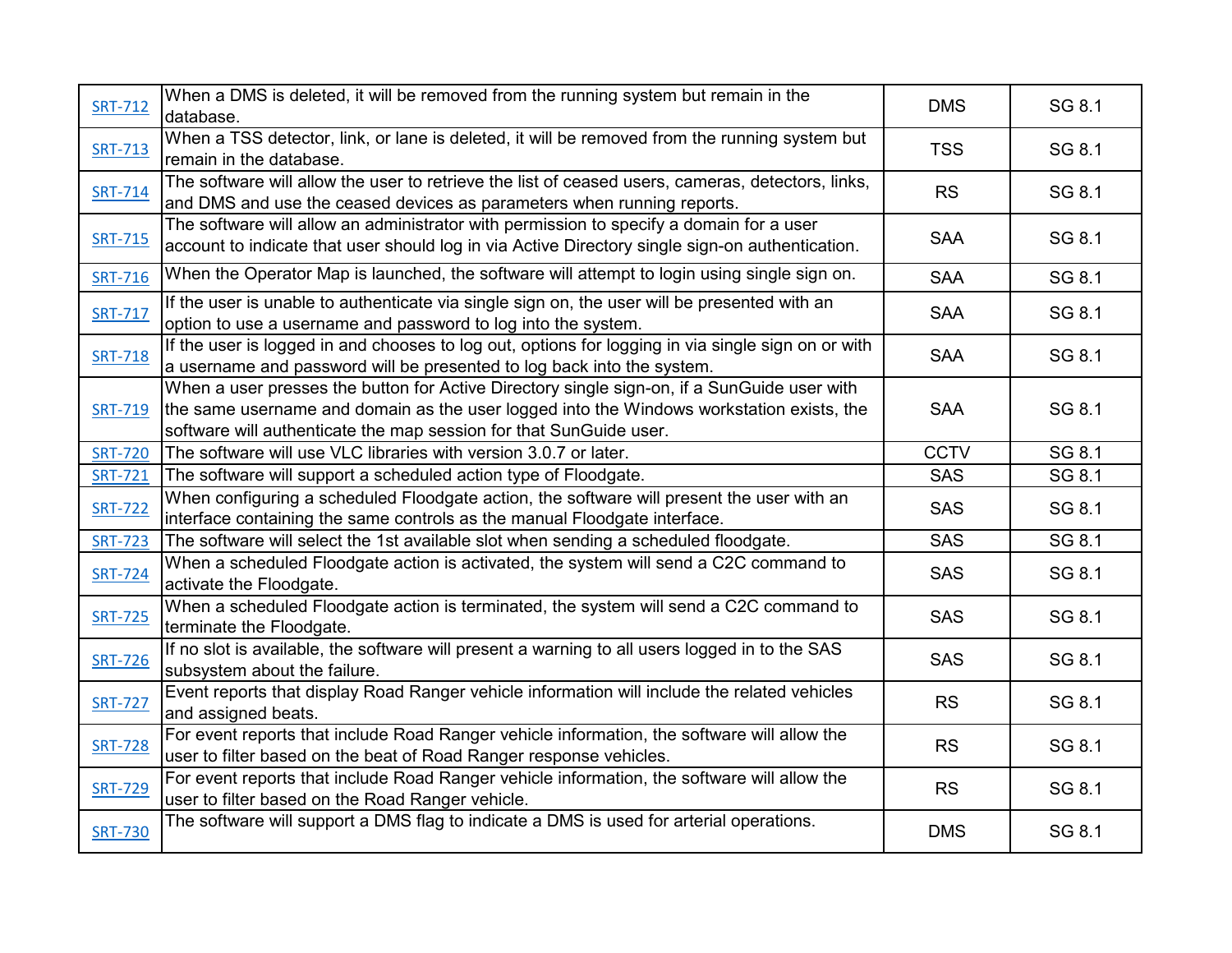| <b>SRT-731</b> | DMS with the sign use set as General will show a difference in the icon for arterial and non-<br>arterial DMS.                                                                                                                                          | <b>DMS</b>  | SG 8.1 |
|----------------|---------------------------------------------------------------------------------------------------------------------------------------------------------------------------------------------------------------------------------------------------------|-------------|--------|
| <b>SRT-732</b> | The system will allow users to toggle visibility of arterial DMS icons separately from General<br>sign use icons.                                                                                                                                       | <b>DMS</b>  | SG 8.1 |
| <b>SRT-733</b> | The software will allow a user with permission to configure an icon display group.                                                                                                                                                                      | <b>SAA</b>  | SG 8.1 |
| <b>SRT-734</b> | The icon display group will have a list of available icon types and specific devices.                                                                                                                                                                   | <b>SAA</b>  | SG 8.1 |
| <b>SRT-735</b> | The system will allow the user to select specific devices to include in the icon display group.                                                                                                                                                         | <b>SAA</b>  | SG 8.1 |
| <b>SRT-736</b> | The software will allow a user with permission to retrieve the list of icon display groups.                                                                                                                                                             | <b>SAA</b>  | SG 8.1 |
| <b>SRT-737</b> | The software will allow a user to select an icon display group.                                                                                                                                                                                         | <b>SAA</b>  | SG 8.1 |
| <b>SRT-738</b> | If an icon group is selected by the user, the selected group will be saved as a user preference<br>and loaded on the next user login.                                                                                                                   | <b>SAA</b>  | SG 8.1 |
| <b>SRT-739</b> | When an icon display group is selected, the icons on the map will change their visibility to<br>match the icon display group.                                                                                                                           | <b>SAA</b>  | SG 8.1 |
| <b>SRT-740</b> | The software will support the use of Blank Out Signs.                                                                                                                                                                                                   | <b>GPIO</b> | SG 8.1 |
| SRT-741        | The software will allow a user with permission to configure the name, location, associated<br>CCTV camera, communication parameters needed to operate the sign, and available states<br>the Blank out signs can activate.                               | <b>GPIO</b> | SG 8.1 |
| <b>SRT-742</b> | The software will allow a user to view the current status of the Blank Out Sign including the<br>last polled time, current operational state, currently displayed message, and the current<br>snapshot for the camera configured to the blank out sign. | <b>GPIO</b> | SG 8.1 |
| <b>SRT-743</b> | The status dialog will update the displayed snapshot on a configurable interval.                                                                                                                                                                        | <b>GPIO</b> | SG 8.1 |
| <b>SRT-744</b> | iThe software will allow the user to set the state of the BOS sign.                                                                                                                                                                                     | <b>GPIO</b> | SG 8.1 |
| <b>SRT-745</b> | The software will allow a user to set an optional snapshot location for a CCTV camera.                                                                                                                                                                  | <b>GPIO</b> | SG 8.1 |
| <b>SRT-746</b> | The software will support the use of Blank Out signs in response plans.                                                                                                                                                                                 | <b>GPIO</b> | SG 8.1 |
| <b>SRT-747</b> | The software will allow the user to add Blank Out signs to pre-defined response plans.                                                                                                                                                                  | <b>GPIO</b> | SG 8.1 |
| <b>SRT-748</b> | The software will send the current status of the Blank Out sign in the Center-to-Center feed.                                                                                                                                                           | <b>GPIO</b> | SG 8.1 |
| <b>SRT-749</b> | The software will allow a user to configure an event severity level as part of a pre-defined<br>response plan.                                                                                                                                          | <b>GPIO</b> | SG 8.1 |
| <b>SRT-750</b> | If a pre-defined plan has a configured event severity level, the system will only suggest the<br>$ $ pre-defined response plan as part of an automatic suggestion if the configured severity level<br>matches the event's current severity level.       | <b>GPIO</b> | SG 8.1 |
| SRT-751        | The software will support the use of Over Height Vehicle Detection devices.                                                                                                                                                                             | <b>IDS</b>  | SG 8.1 |
| <b>SRT-752</b> | The software will allow a user with permission to configure an Over Height Vehicle Detection<br>device including the name, location, a list of cameras and presets, and communication<br>parameters.                                                    | <b>IDS</b>  | SG 8.1 |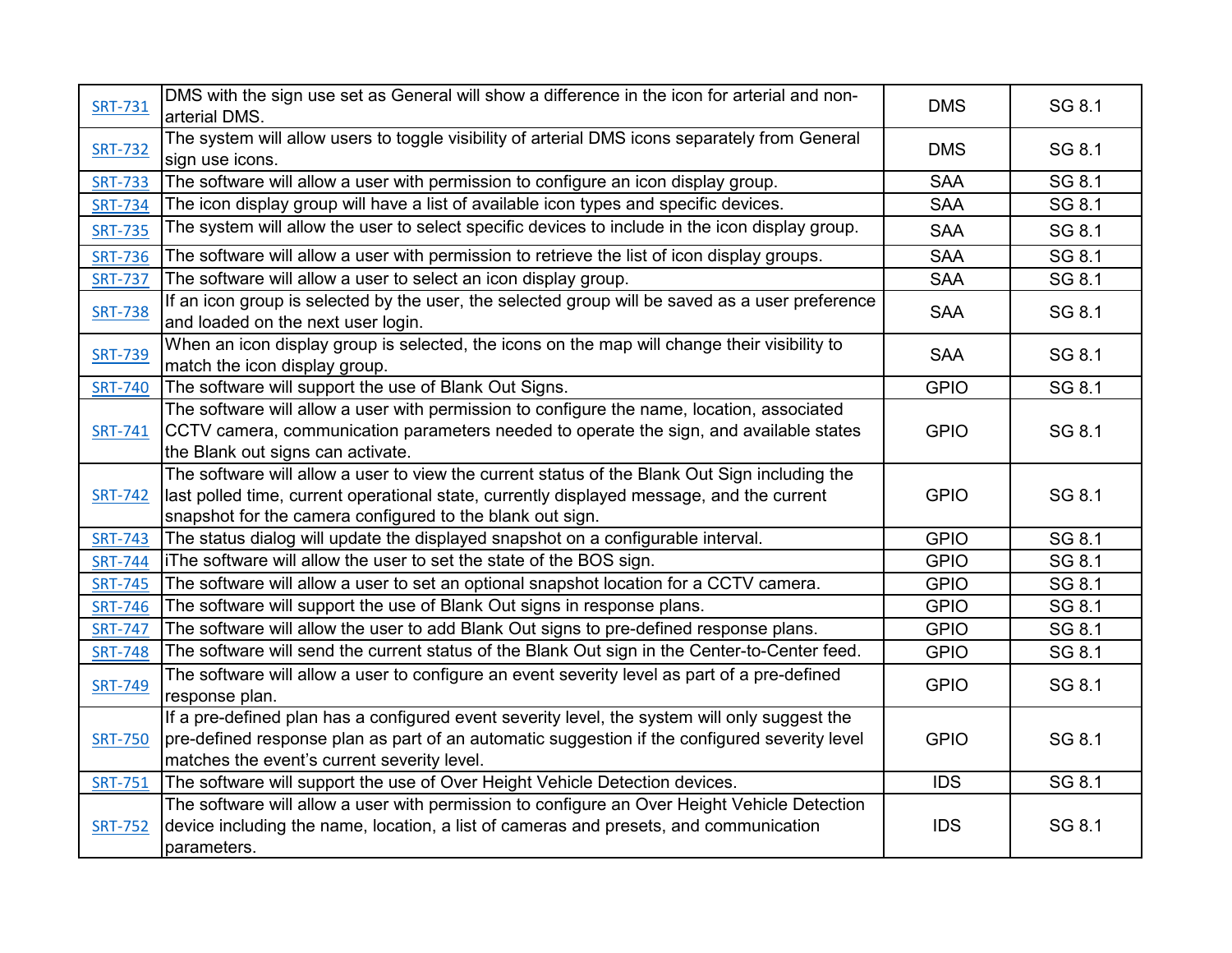| <b>SRT-753</b> | The software will allow the user to view the current operational status of the Over Height<br>Vehicle Detection device.                                                                            | <b>IDS</b> | SG 8.1 |
|----------------|----------------------------------------------------------------------------------------------------------------------------------------------------------------------------------------------------|------------|--------|
| <b>SRT-754</b> | The software will have a configurable option to automatically create events from over height<br>vehicle detections.                                                                                | <b>IDS</b> | SG 8.1 |
| <b>SRT-755</b> | When an over height vehicle detection occurs, the system will create an alert for the user.                                                                                                        | <b>IDS</b> | SG 8.1 |
| <b>SRT-756</b> | The over height alert will be sent to the user as an immediate notification with a popup alert<br>dialog.                                                                                          | <b>IDS</b> | SG 8.1 |
| <b>SRT-757</b> | The alert dialog will show the alert, images associated with the alert, and live video from any<br>of the cameras associated to the Over Height Vehicle Detection device.                          | <b>IDS</b> | SG 8.1 |
| <b>SRT-758</b> | When an alert is received, if a camera associated to the Over Height Vehicle Detection device<br>has an associated preset, a request to move to that preset will be sent to the camera.            | <b>IDS</b> | SG 8.1 |
| <b>SRT-759</b> | If the system is configured to automatically create an event for each alert, an event will be<br>created.                                                                                          | <b>IDS</b> | SG 8.1 |
| <b>SRT-760</b> | The system will allow users to take ownership of the event.                                                                                                                                        | <b>IDS</b> | SG 8.1 |
| SRT-761        | Users will be given the option to create an event, create a secondary event, associate the<br>alert to an existing event, or dismiss the alarm.                                                    | <b>IDS</b> | SG 8.1 |
| <b>SRT-762</b> | If an event was automatically created for an alert, the user will have the option to close the<br>event and dismiss the alarm.                                                                     | <b>IDS</b> | SG 8.1 |
| <b>SRT-763</b> | The software will provide options in the configuration file for a TPS occupancy alarm duration<br>and a list of email recipients for TPS occupancy alarms.                                         | <b>TPS</b> | SG 8.1 |
| <b>SRT-764</b> | The TPS occupancy alarm duration option will be specified in hours.                                                                                                                                | <b>TPS</b> | SG 8.1 |
| <b>SRT-765</b> | If the TPS occupancy alarm duration option is set to 0, the software will not generate an<br>occupancy alarm.                                                                                      | <b>TPS</b> | SG 8.1 |
| <b>SRT-766</b> | While polling individual TPS spaces, the software will monitor the duration each space has<br>been occupied.                                                                                       | <b>TPS</b> | SG 8.1 |
| <b>SRT-767</b> | If a sensor related to a space moves to an Error/Failed state, the software will treat the space<br>as unoccupied.                                                                                 | <b>TPS</b> | SG 8.1 |
| <b>SRT-768</b> | If a space is detected as being occupied for longer than the configured TPS occupancy alarm<br>duration, the software will send an email to the recipients configured for TPS occupancy<br>alarms. | <b>TPS</b> | SG 8.1 |
| <b>SRT-769</b> | The software will interface with the Carmanah Wrong Way driving device.                                                                                                                            | <b>IDS</b> | SG 8.1 |
| <b>SRT-770</b> | The software will poll the device on a configurable interval to check interface connectivity.                                                                                                      | <b>IDS</b> | SG 8.1 |
| SRT-771        | The software will receive asynchronous alerts from the device and send Wrong Way driving<br>alerts to the SunGuide system.                                                                         | <b>IDS</b> | SG 8.1 |